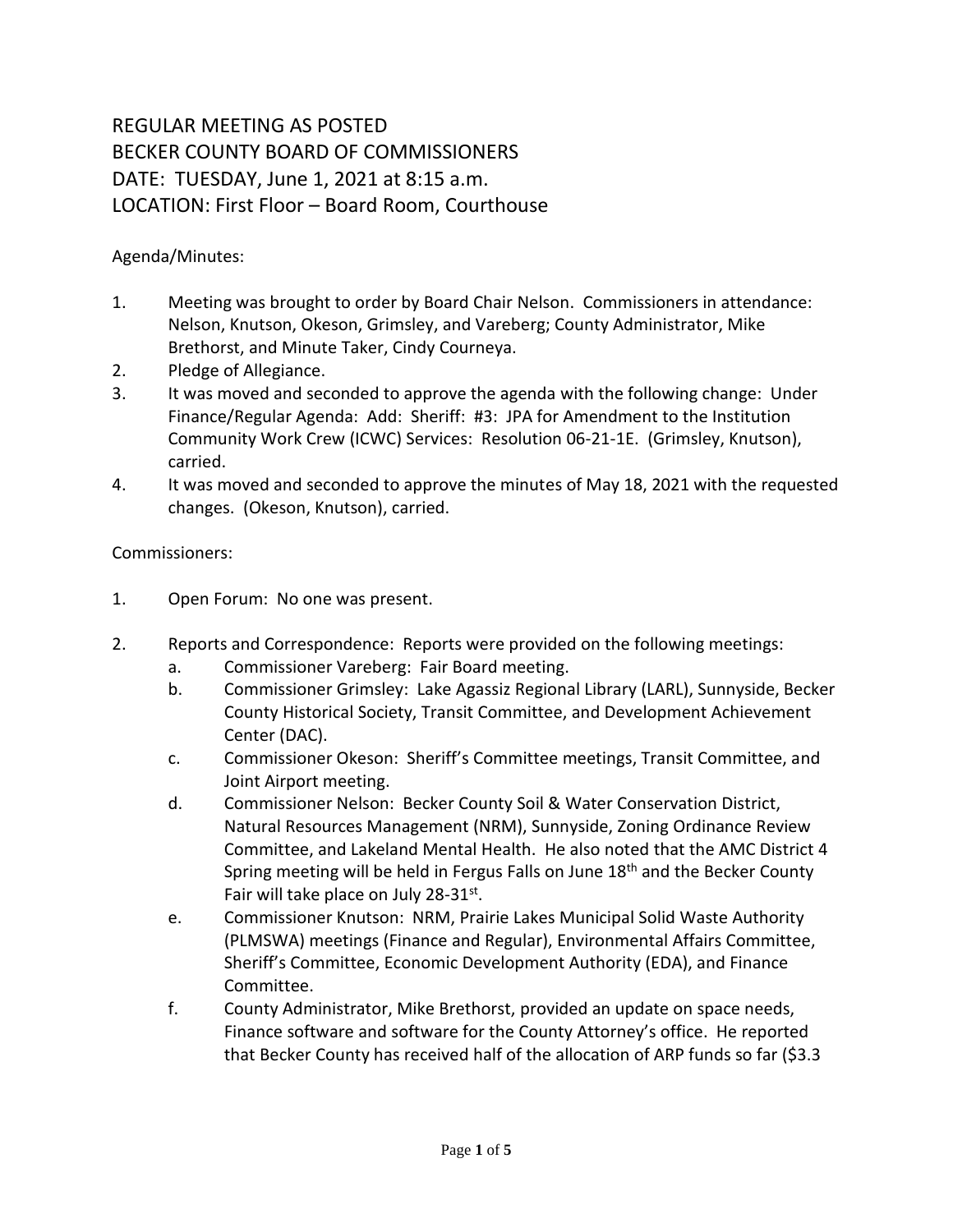million). He also noted an upcoming meeting with Arvig and that EDA is in support of distributing ARP funds to the hotel and hospitality related businesses, if needed.

There is an upcoming meeting scheduled for June  $22<sup>nd</sup>$  with the townships relative to the processing and distribution of ARP funds. He has spoken with Roger Winter regarding the possibility of a joint partnership between Becker County and the townships; to hire someone temporarily to assist with the processing and distribution of the ARP funds.

Chair Nelson also noted that there may be Federal funding coming available for Broadband.

3. Appointments: There were none.

County Administrator – Mike Brethorst presented:

1. County Administrator, Mike Brethorst, presented an update with financing options available for the Highway Building and Recycling Building Bond, noting cash balances as of May 2021.

He also provided an update with options for the total \$11,070,000.00 General Obligation Bonds, Series 2021A and discussion followed. It was the consensus to work through the Finance Committee once the actual numbers are known.

2. Otter Tail - One Watershed/One Plan (1W1P) – Memorandum of Agreement (MOA):

It was moved and seconded to approve the adoption of the Otter Tail - One-Watershed/One Plan (1W-1P) Memorandum of Agreement (MOA), as presented. (Okeson, Nelson), carried 3-2 with a roll call vote called and taken: Knutson – Nay; Grimsley – Nay; Okeson – Yay; Nelson – Yay; Vareberg – Yay.

Finance Committee Minutes: Auditor-Treasurer: Mary Hendrickson presented:

- 1. It was moved and seconded to approve the Regular Claims, Auditor Warrants, and Over-90-Day Claims, as presented:
	- a. Auditor's Warrants (Tuesday Bills):
		- i.  $05/17/2021$  in the amount of \$ 666.68
		- ii.  $05/19/2021$  in the amount of \$234,455.12
		- iii.  $05/20/2021$  in the amount of  $\frac{1}{2}$  24,511.61 (Cost-Effective)
		- iv.  $05/25/2021$  in the amount of \$ 670.39
		- v.  $05/26/2021$  in the amount of \$199,748.87 for a total amount of  $\dots \dots$ \$ 460,052.67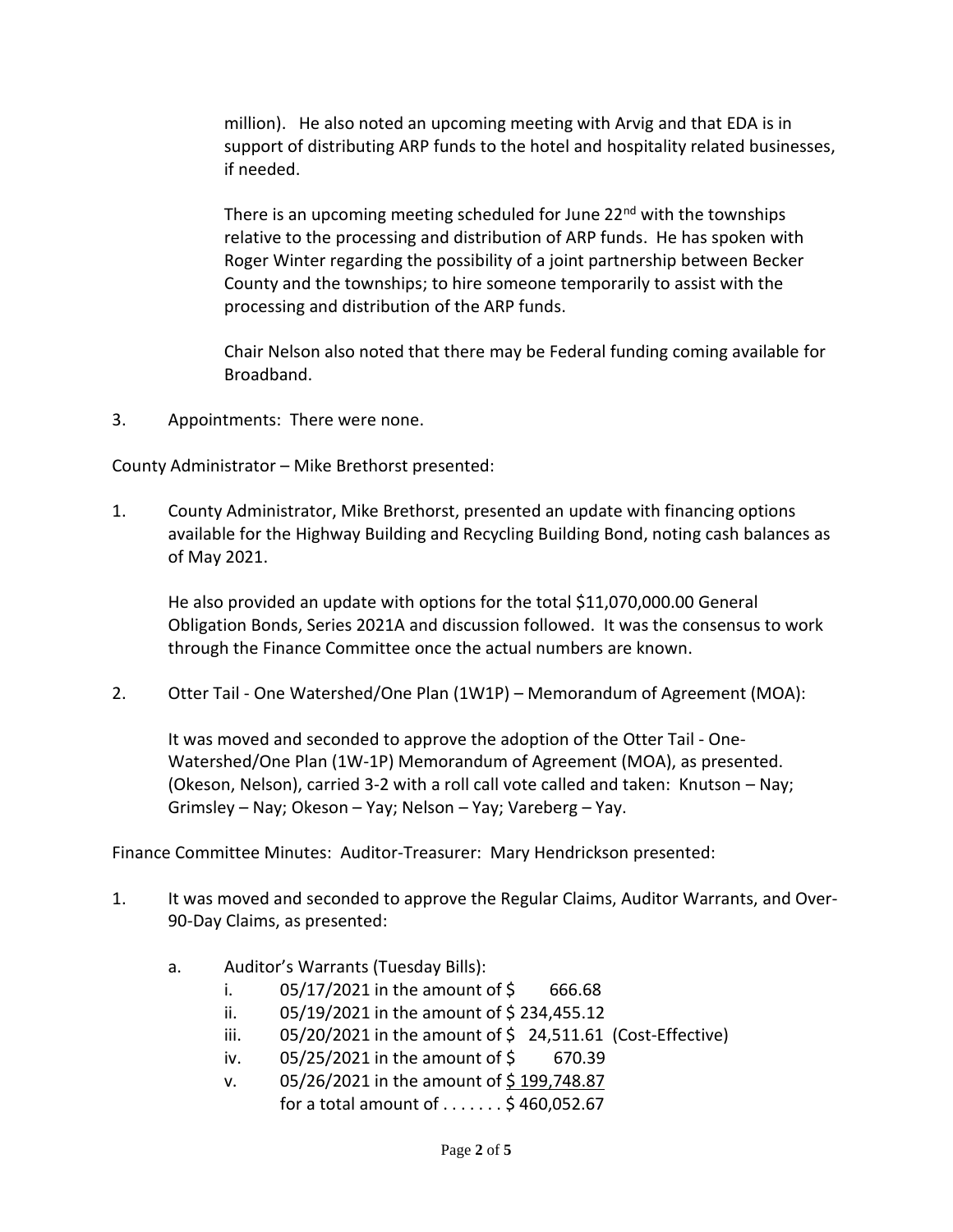- b. Over-90-Days:
	- i. Interstate Power Systems dated: 12/07/2020 in the amount of \$6,298.62 (invoice just turned in);
	- ii. McKesson dated: 09/30/2020 & 02/25/2021 in the amount of \$648.22 (invoice just turned in);
	- iii. MRI Software dated: 11/30/2020 to 02/28/2021 for \$1,596.00 (invoice just received);
	- iv. SMDC Clinical dated: 01/03/2021 & 02/02/2021 for \$1,221.04 (invoice just received).

(Knutson, Okeson), carried.

- 2. It was moved and seconded to approve the Human Services Claims for Human Services, Public Health, and Transit, as presented. (Grimsley, Nelson), carried.
- 3. It was moved and seconded to approve Resolution 06-21-1E, as presented, to approve the amended MN-Department of Corrections - Joint Powers Agreement (JPA) to house State Institution Community Work Crew (ICWC) inmates at the Becker County Jail with the amendments to include: not to exceed \$450,000 for FY 2022 and with the Agreement extended one year, now expiring June 30, 2022. (Knutson, Okeson), carried.

Auditor-Treasurer: Mary Hendrickson presented:

- 1. Licenses & Permits:
	- a. It was moved and seconded to approve the Tobacco Licenses (New) for:
		- i. Big Elbow Lake Lodge and Campground, LLP Round Lake Township;
		- ii. Dirty Jeans, LLC dba Tri-Lakes Roadhouse Cormorant Township; (Okeson, Nelson), carried.
	- b. It was moved and seconded to approve the Wine & Strong Beer License (New) for Big Elbow Lake Lodge and Campground, LLP – Tonya Beckman – Round Lake Township. (Knutson, Okeson), carried.
	- c. It was moved and seconded to approve the 3.2 On/Off-Sale (New) for Big Elbow Lake Lodge and Campground, LLP – Tonya Beckman – Round Lake Township. (Knutson, Okeson), carried.

Transit – Kevin Johnson presented:

1. It was moved and seconded to approve Resolution 06-21-1A, as presented, to enter into the State of MN agreement to provide public transportation services in Becker County, with Becker County to provide a local share of up to 15% of the total operating cost, up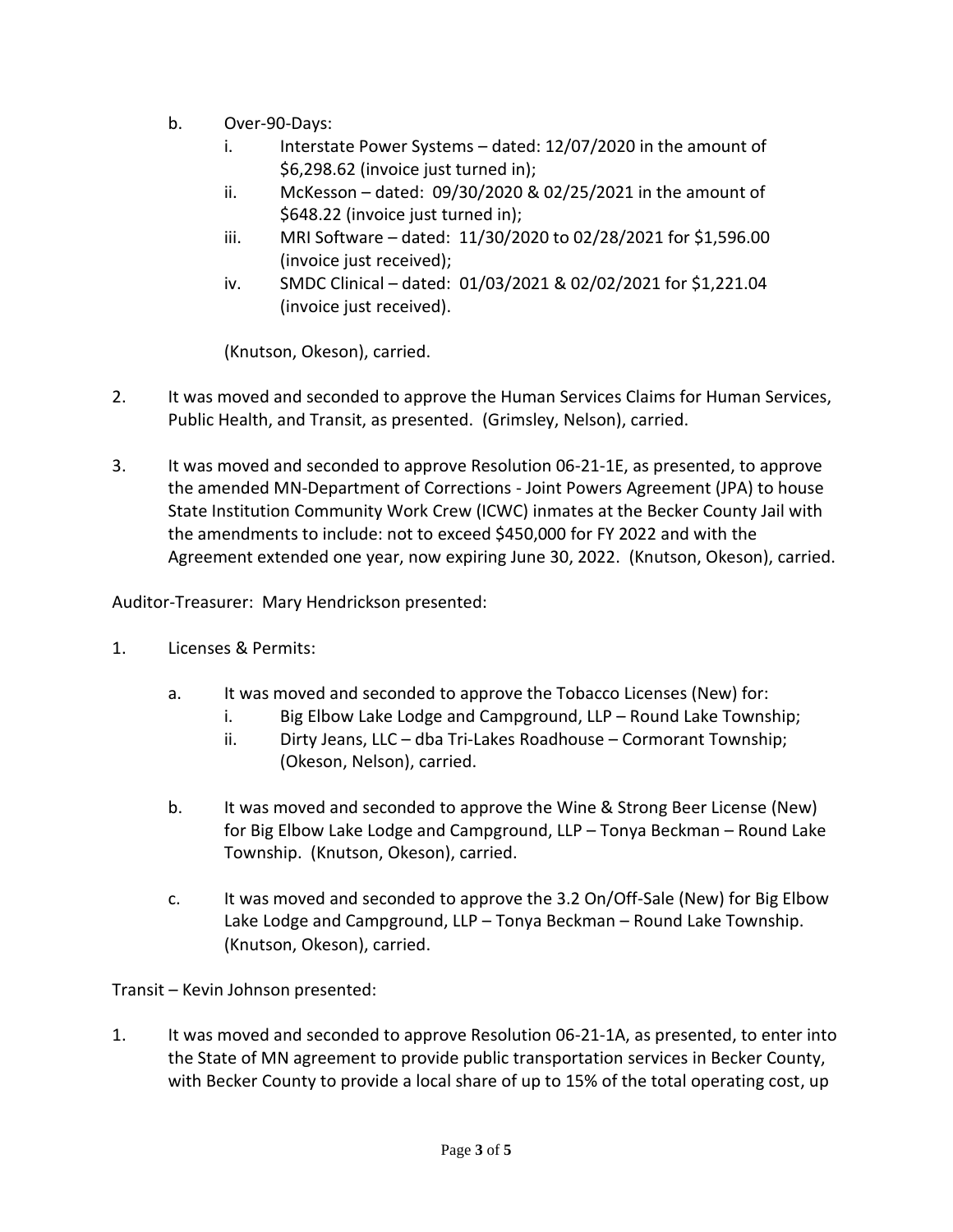to 20% of total capital costs and 100% of the local share necessary for expenses that exceed funds available from the State. (Okeson, Grimsley), carried.

County Attorney – Brian McDonald presented:

1. It was moved and seconded to approve Resolution 06-21-1B, to hire one (1) full-time Legal Assistant through the normal hiring process, due to a resignation. (Knutson, Okeson), carried.

Sheriff – Todd Glander presented:

- 1. It was moved and seconded to approve Resolution 06-21-1C, to authorize the Board Chair and Becker County Administrator to sign on behalf of the County, for the 2021 State of MN Annual County Boat and Water Safety Grant Agreement in the amount of \$20,228.00, with the terms of the agreement from January 1, 2021 through June 20, 2022. (Knutson, Okeson), carried.
- 2. It was moved and seconded to approve Resolution 06-21-1D, to hire a full-time Communications Officer position through the normal hiring process and if this position creates a vacancy, then to fill that position using the most recent internal/external list or to re-advertise, if necessary. (Okeson, Vareberg), carried.

Human Resources – Nancy Grabanski presented:

1. Nancy Grabanski reported that Lakes Country Service Cooperative announced leaving Blue Cross/Blue Shield and moving to Medica. She also reported that the County is up for renewal with PEEP and that the Finance Committee has recommended going out for bids.

Highway – Jim Olson presented:

1. Jim Olson presented an overview of the 2020 Highway Department – Annual Report, noting that it will be submitted to the State as a requirement to receive CSAH funding and is also used for the audit.

It was moved and seconded to accept the 2020 Highway Department – Annual Report, as presented. (Knutson, Vareberg), carried.

- 2. It was moved and seconded to accept the quotes for the Wetland Delineation and to award as follows:
	- a. CSAH 39 to Environmental Scientific, LLC at the low quote of \$5,750.00;
	- b. CSAH 34 to Houston Engineering in the amount of \$11,362.00, due to providing GPS services;